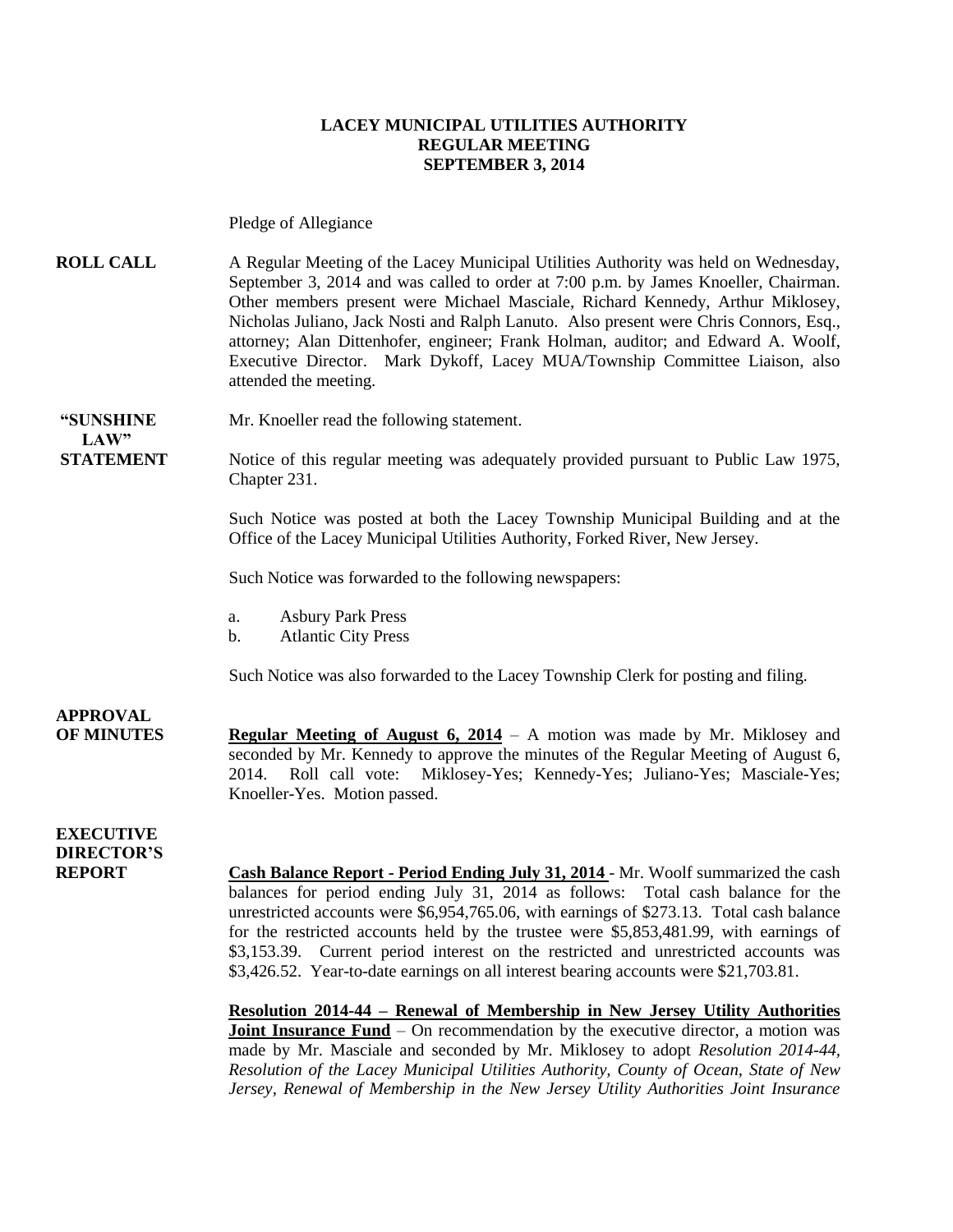*Fund.* Roll call vote: Masciale-Yes; Miklosey-Yes; Juliano-Yes; Kennedy-Yes; Knoeller-Yes. Motion passed.

**Resolution 2014-47 – Transfer of Funds – 2014 Sewer and Water Budget** – On recommendation by the executive director, a motion was made by Mr. Kennedy and seconded by Mr. Juliano to adopt *Resolution 2014-47, Resolution of the Lacey Municipal Utilities Authority, County of Ocean, State of New Jersey, Authorizing Transfer of Funds, 2014 Sewer and Water Budget.* Roll call vote: Kennedy-Yes; Juliano-Yes; Miklosey-Yes; Masciale-Yes; Knoeller-Yes. Motion passed.

### **BUSINESS**

**REPORT** The business report was submitted for review. The MUAA dinner/meeting will be held on Thursday, September 11, 2014.

# **ENGINEER'S**

**REPORT Resolution 2014-45 – Preliminary Sewer and Water Approval – Dunkin Donuts Coffee Shop – Lacey Road Development, LLC.** – Mr. Dittenhofer stated his office received the application and plans for preliminary sewer and water approval for Dunkin Donuts Coffee Shop, Lacey Road Development, LLC, Block 1617, Lots 11-14. The applicant is proposing to construct a 1,969 SF Dunkin Donuts coffee shop on the northern side of Lacey Road, between Lake Barnegat Drive North and Holmes Avenue. The applicant proposes to connect to an existing cleanout located in the right-of-way of Lacey Road and install a 4" sanitary lateral for the building. The applicant also proposes to connect to an existing curb stop in the right-of-way of Lacey Road and install a 2" water service for the building. On recommendation by the Authority's engineer, a motion was made by Mr. Miklosey and seconded by Mr. Kennedy to adopt *Resolution 2014-45, Resolution of the Lacey Municipal Utilities Authority, County of Ocean, State of New Jersey, Preliminary Sewer and Water Approval, Dunkin Donuts Coffee Shop, Lacey Road Development, LLC, Block 1617, Lots 11-14.* Roll call vote: Miklosey-Yes; Kennedy-Yes; Juliano-Yes; Masciale-Yes; Knoeller-Yes. Motion passed.

> **Resolution 2014-46 – Permit to Operate – Sea Breeze at Lacey – Phase 2, Section 2A** - On recommendation by the Authority's engineer, a motion was made by Mr. Masciale and seconded by Mr. Miklosey to adopt *Resolution 2014-46, Resolution of the Lacey Municipal Utilities Authority, County of Ocean, State of New Jersey, Permit to Operate – Sewer and Water System, Sea Breeze at Lacey, Phase 2, Section 2A, Arborridge Drive & Lovelock Lane, Block 1901, Lot 18.* Roll call vote: Masciale-Yes; Miklosey-Yes; Juliano-Yes; Kennedy-Yes; Knoeller-Yes. Motion passed.

> **Water Treatment Plant No. 1 Upgrades** – Mr. Dittenhofer stated Permit to Operate was approved August  $25<sup>th</sup>$  and are now permitted to utilize the facility. Electrical work still needs to be completed at Well No. 8. Well No. 7 and the Plant can be run at any time.

> **Meter Installation** – Mr. Dittenhofer stated specifications were reviewed and adjustments are ongoing. The project should be ready to go out to bid as soon as the final list of meters is verified by the Authority.

> **Installation of Hydraulic Grinder at CP-1** - Mr. Dittenhofer stated this project is ready to begin.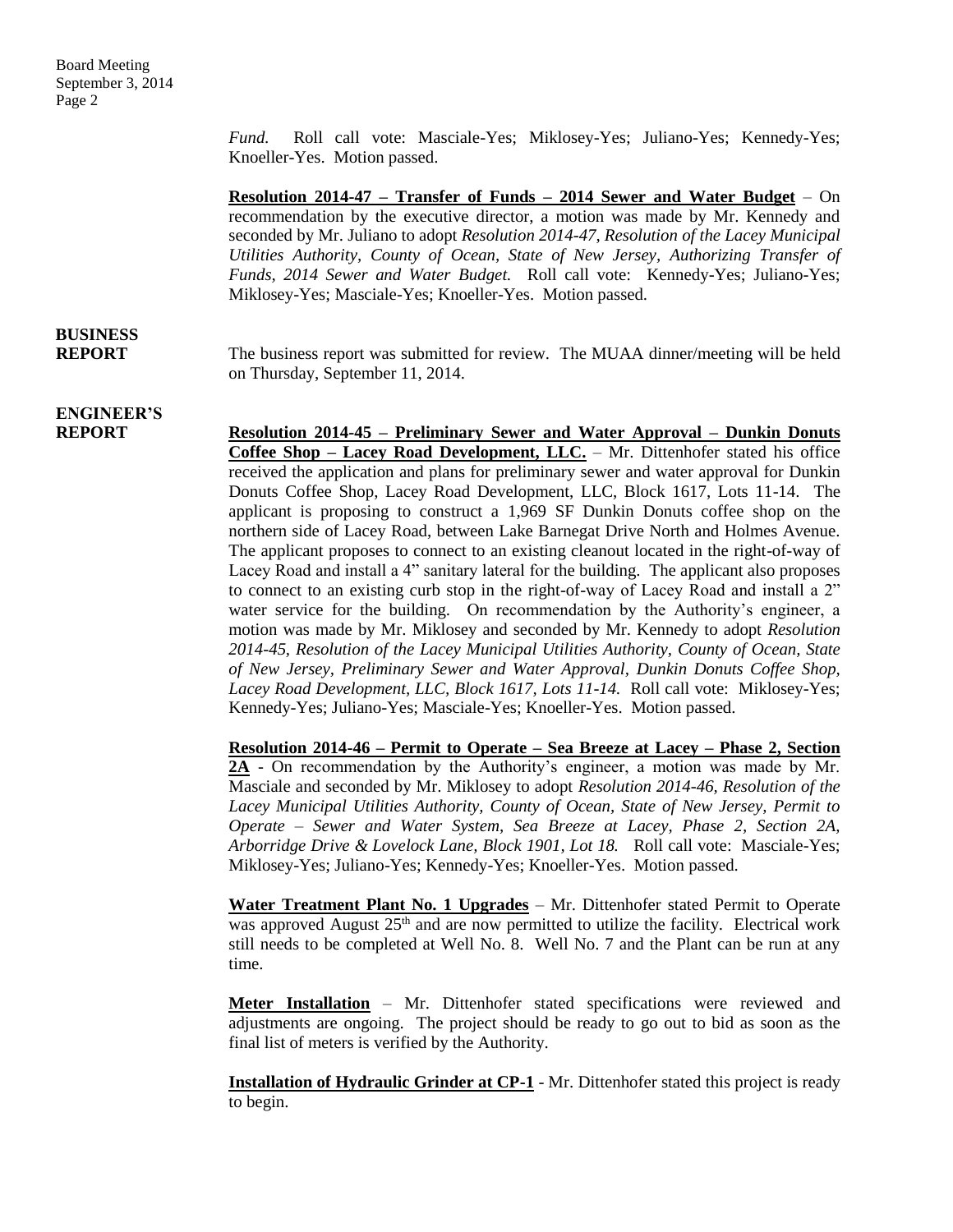# **ATTORNEY'S**

**REPORT Lacey Overhead Door Site Plan** - Mr. Connors stated his office reviewed correspondence from Authority's engineer regarding sanitary sewer and water applications.

> **Legal Opinions** - Mr. Connors stated his office prepared and forwarded to the Executive Director the analysis of an important recent New Jersey Supreme Court case which impacts upon the bidding process. Mr. Connors briefly explained the case. Mr. Miklosey asked if this was done on the Authority's request. Mr. Connors stated he cannot answer that because Mr. Dasti prepared the letter. Mr. Knoeller stated he had asked Mr. Dasti to provide this information because there was one bidder that was contesting that he did not receive the bid. Mr. Miklosey stated he read the case and was unable to see where it would apply to the Authority. Mr. Connors pointed out although the facts may not be relevant to the LMUA, it stands for the proposition that at times bidders can request a waiver in exception to bid requirements and that does not automatically in and of itself deem the bid non-responsive. Mr. Miklosey stated none of the three bidders in the case qualified with what was disputed. Mr. Connors stated the one that had the actual bid award for the previous 10 years did. Mr. Woolf stated there was a case where the Authority awarded a bid not to the lowest bidder. He will research who this bidder was.

# **AUDITOR'S**

**REPORT Status Report – Month Ending July 31, 2014** - Mr. Holman reported user charges for sewer and water resulted in an unfavorable variance for the month. Delinquency charges had a favorable variance on both water and sewer. Interest income had an unfavorable variance due to investments not performing as well as expected. Connection fees had an unfavorable variance on both water and sewer.

### **CORRESPONDENCE**

**Mr. & Mrs. Rosado, Laurel Blvd.** - Requesting relief of utility bill, due to broken pipe. Since the water that leaked did not go into the sewer system, a motion was made by Mr. Kennedy and seconded by Mr. Miklosey to grant a credit adjustment on the sewer charges in the amount of \$355.30 (60,000 gallons). Roll call vote: Kennedy-Yes; Miklosey-Yes; Juliano-Yes; Masciale-Yes; Knoeller-Yes. Motion passed.

**Mr. & Mrs. Marion, Clair Road** - Requesting relief of utility bill, due to in ground pool leak. Since the water that leaked did not go into the sewer system, a motion was made by Mr. Kennedy and seconded by Mr. Miklosey to grant a credit adjustment on the sewer charges in the amount of \$332.10 (50,000 gallons). Roll call vote: Kennedy-Yes; Miklosey-Yes; Juliano-Yes; Masciale-Yes; Knoeller-Yes. Motion passed.

**Mr. & Mrs. Leonardis, Maunaloa Dr.** - Requesting relief of utility bill, due to broken pipe. Since the water that leaked did not go into the sewer system, a motion was made by Mr. Kennedy and seconded by Mr. Masciale to grant a credit adjustment on the sewer charges in the amount of \$309.84 (69,000 gallons). Roll call vote: Kennedy-Yes; Masciale-Yes; Juliano-Yes; Miklosey-Yes; Knoeller-Yes. Motion passed.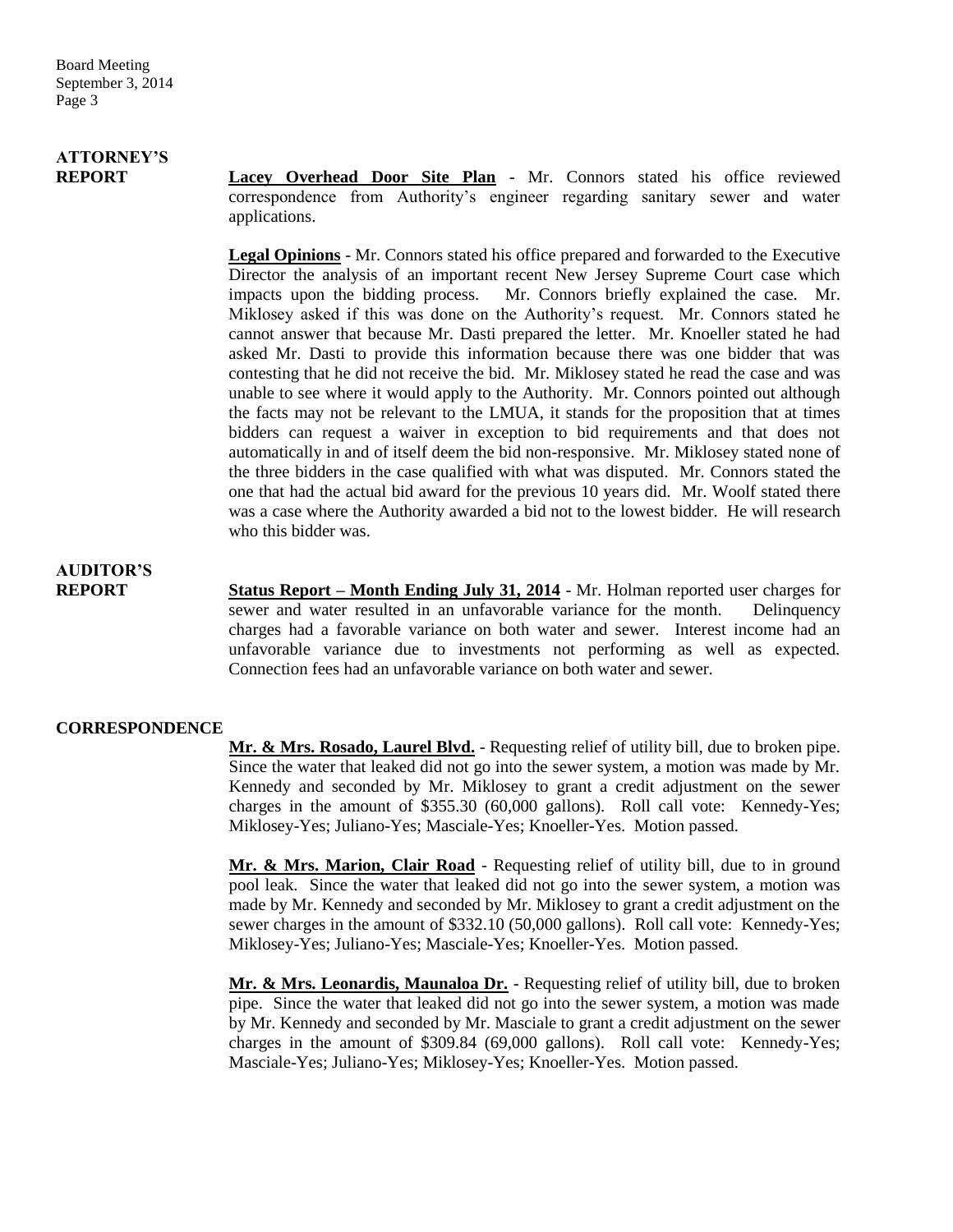| <b>OLD</b>                                |                                                                                                                                                                                                                                                                                                                                                                                                                                                                                                                                                                                  |
|-------------------------------------------|----------------------------------------------------------------------------------------------------------------------------------------------------------------------------------------------------------------------------------------------------------------------------------------------------------------------------------------------------------------------------------------------------------------------------------------------------------------------------------------------------------------------------------------------------------------------------------|
| <b>BUSINESS</b>                           | Helen Zawistowski, Capstan Drive - Mr. Woolf stated LMUA field personnel<br>inspected the crawl space of the property, which indicated the water conditioner was<br>discharging into the crawl space in backwash mode. Therefore, he recommends granting<br>relief on the sewer portion of the bill. A motion was made by Mr. Masciale and<br>seconded by Mr. Miklosey to grant a credit adjustment on the sewer charges in the<br>amount of \$5,983.55 (809,000 gallons). Roll call vote: Masciale-Yes; Miklosey-Yes;<br>Juliano-Yes; Kennedy-Yes; Knoeller-Yes. Motion passed. |
|                                           | <u>Resolution 2014-48 – Memorialize Action Taken on July 2, 2014 – Appointing</u><br>Acacia Financial Group, Inc. as Financial Advisor - Secretary Kennedy executed<br>Resolution 2014-48 memorializing action taken on August 6, 2014, appointing Acacia<br>Financial Group, Inc. as Authority Financial Advisor.                                                                                                                                                                                                                                                               |
| <b>NEW</b><br><b>BUSINESS</b>             | There was no new business to discuss.                                                                                                                                                                                                                                                                                                                                                                                                                                                                                                                                            |
| <b>PUBLIC BUSINESS/</b><br><b>COMMENT</b> | Regina Discenza, Sunset Boulevard – Mrs. Discenza asked how did the Authority<br>learn about Acacia Financial Group and what happened to the previous financial advisor.<br>Mr. Woolf stated Acacia was the Authority's most recent financial advisor. Brown<br>Advisory was the previous financial advisor, however, there was not a need for advisory<br>services in 2014.                                                                                                                                                                                                     |
| <b>CLOSED</b><br><b>SESSION</b>           | <b>RESOLUTION</b>                                                                                                                                                                                                                                                                                                                                                                                                                                                                                                                                                                |
|                                           | <b>WHEREAS</b> , Section 8 of the Open Public Meetings Act, Chapter 231, Public<br>Law 1975 permits the exclusion of the public from a meeting in certain circumstances;                                                                                                                                                                                                                                                                                                                                                                                                         |
|                                           | <b>WHEREAS</b> , this public body is of the opinion that such circumstances presently<br>exist.                                                                                                                                                                                                                                                                                                                                                                                                                                                                                  |
|                                           | NOW, THEREFORE, BE IT RESOLVED by the Lacey Municipal Utilities<br>Authority, County of Ocean and State of New Jersey as follows:                                                                                                                                                                                                                                                                                                                                                                                                                                                |

1. The public shall be excluded from discussion of action upon the hereinafter specified subject matters.

2. The general nature of this closed session concerns contractual and personnel matters.

3. It is anticipated at this time that the above-stated matters will be made public once these matters have been resolved.

4. This resolution shall take effect immediately.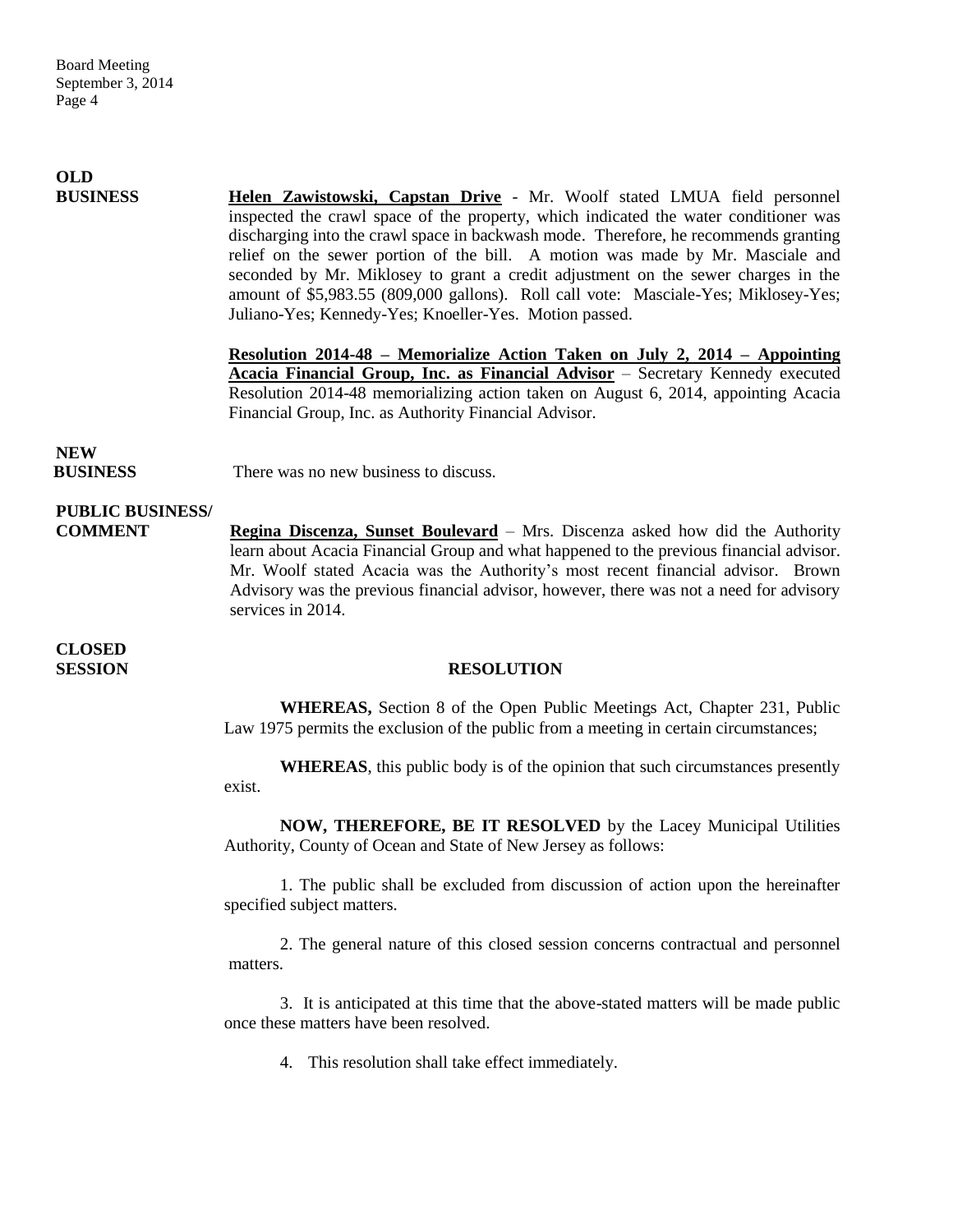Board Meeting September 3, 2014 Page 5

| <b>Re-Open</b><br><b>Meeting</b>     | A motion was made by Mr. Kennedy and seconded by Mr. Masciale to adopt the above<br>resolution. Roll call vote: Unanimously approved.                                                                                                                                        |
|--------------------------------------|------------------------------------------------------------------------------------------------------------------------------------------------------------------------------------------------------------------------------------------------------------------------------|
| <b>Other</b>                         | Separate minutes were kept on the above closed session.                                                                                                                                                                                                                      |
| <b>Business</b>                      | <b>Troy Burton</b> – A motion was made by Mr. Miklosey and seconded by Mr. Kennedy<br>authorizing a salary increase to Troy Burton from \$60,000.00 to \$64,000.00. Roll call<br>vote: Miklosey-Yes; Kennedy-Yes; Juliano-Yes; Masciale-Yes; Knoeller-Yes. Motion<br>passed. |
|                                      | <b>Bond Counsel</b> - Mr. Nosti asked about the status of appointing Bond Counsel. Mr.<br>Woolf stated he will make a recommendation at the October Board meeting.                                                                                                           |
|                                      | Mr. Miklosey informed Mr. Dittenhofer that one of the vouchers submitted by his office<br>was incorrect. Mr. Dittenhofer stated he is aware and it was corrected.                                                                                                            |
| <b>PAYMENT OF</b><br><b>VOUCHERS</b> | <b>WHEREAS</b> , the members of the Lacey Municipal Utilities Authority carefully<br>examined all vouchers presented for payment of claims;                                                                                                                                  |
|                                      | NOW, THEREFORE, BE IT RESOLVED by the Lacey Municipal Utilities<br>Authority that:                                                                                                                                                                                           |
|                                      | 1. Said vouchers in the sum of \$971,357.54 be same are hereby approved to be<br>paid.                                                                                                                                                                                       |
|                                      | Said vouchers are listed on the attached computer check register.<br>2.                                                                                                                                                                                                      |
|                                      | 3.<br>This resolution shall take effect immediately                                                                                                                                                                                                                          |
|                                      | A motion was made by Mr. Kennedy and seconded by Mr. Miklosey to adopt the above<br>resolution. Roll call vote: Kennedy-Yes; Miklosey-Yes; Juliano-Yes, but abstains on<br>Eastern Warehouse Distributors; Masciale-Yes; Knoeller-Yes.<br>Motion passed.                     |
| <b>ADJOURNMENT</b>                   | There being no further business to discuss, the meeting was adjourned at 7:40 p.m.                                                                                                                                                                                           |

Respectfully submitted,

Michele Kennedy Executive Secretary